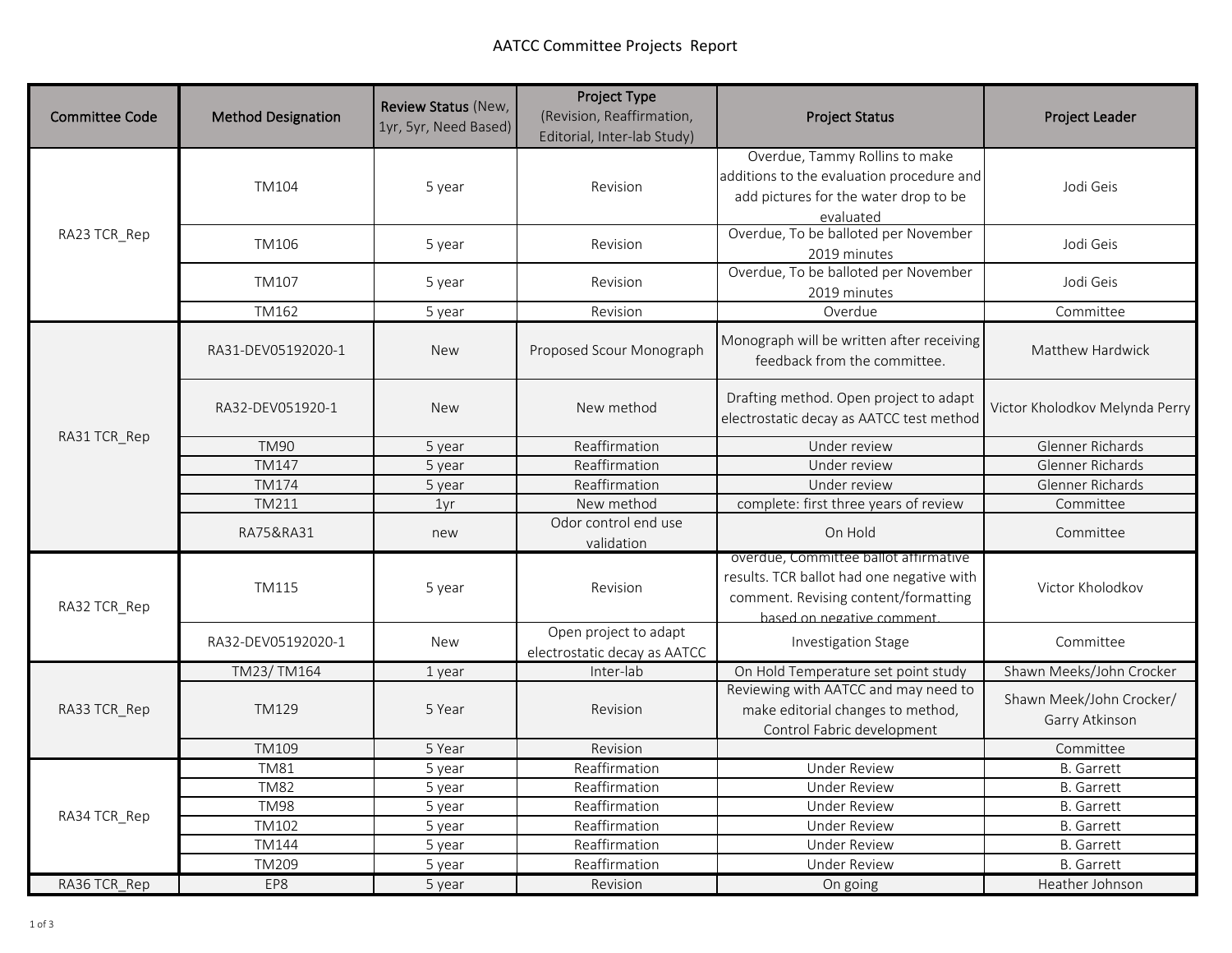| <b>Committee Code</b> | <b>Method Designation</b>                    | Review Status (New,<br>1yr, 5yr, Need Based) | Project Type<br>(Revision, Reaffirmation,<br>Editorial, Inter-lab Study) | <b>Project Status</b>                             | <b>Project Leader</b> |
|-----------------------|----------------------------------------------|----------------------------------------------|--------------------------------------------------------------------------|---------------------------------------------------|-----------------------|
|                       | <b>TM96</b>                                  | 5 year                                       | Revision                                                                 | Need to survey users on what option are<br>in use | Committee             |
|                       | <b>TM207</b>                                 | 1 yr                                         | Revision                                                                 | Reviewing                                         | Committee             |
| RA42 TCR_Rep          |                                              |                                              | Inter-lab                                                                | To establish precision and bias. See              | C. MacClamrock        |
|                       | TM112/TM206                                  | Need based                                   |                                                                          | TM206 above.                                      |                       |
|                       |                                              |                                              |                                                                          | Labs with HPLC will                               |                       |
|                       |                                              |                                              |                                                                          | provide data Formaldehyde Methods-                |                       |
|                       |                                              |                                              |                                                                          | Add HPLC option                                   |                       |
|                       | <b>TM086</b>                                 | 5 year                                       | Revision                                                                 | Under review                                      | Perc Taskforce        |
| <b>RA43</b>           | TM132                                        | 5 year                                       | Revision                                                                 | Under review                                      | Perc Taskforce        |
|                       | <b>TM158</b>                                 | 5 year                                       | Revision                                                                 | Under review                                      | Perc Taskforce        |
|                       | TM194                                        | 5 year                                       | Revision/Editorial                                                       | active                                            | <b>Brent Smith</b>    |
|                       | LP003                                        | 5 year                                       | Revision                                                                 | On going                                          | Committee             |
| RA49 TCR_Rep          | RA49-DEV-1121-committee<br>ballot CLB#491217 | new                                          | New Laboratory Procedure for<br>Crock transfer of permethrin             | active                                            | <b>Brent Smith</b>    |
|                       | TM016.1                                      | 5year                                        | Revision                                                                 | Review                                            | Committee             |
|                       | TM016.2                                      | 5year                                        | Revision                                                                 | Review                                            | Committee             |
| RA50 TCR_Rep          | TM111                                        | 5year                                        | Revision                                                                 | Review                                            | Committee             |
|                       | <b>TM186</b>                                 | 5year                                        | Revision                                                                 | Review                                            | Committee             |
|                       | TM192                                        | 5year                                        | Revision                                                                 | Review                                            | Committee             |
|                       | RA56-DEV052020-1 Stain                       | <b>New</b>                                   |                                                                          | Working draft phase                               | Suzanne Holmes        |
|                       | Release: Household Soil                      |                                              | Inter-lab study and then CLB                                             |                                                   |                       |
|                       | Release Method                               |                                              |                                                                          |                                                   |                       |
|                       | RA56-DEV052020-2 Stain                       | <b>New</b>                                   | Inter-lab study and then CLB                                             | Working draft phase                               | Suzanne Holmes        |
| RA56 TCR_Rep          | Release: Spot Cleaning                       |                                              |                                                                          |                                                   |                       |
|                       | Method                                       |                                              |                                                                          |                                                   |                       |
|                       | RA56-DEV052020-3 Draft                       |                                              |                                                                          | Working draft phase                               | Suzanne Holmes/Lauren |
|                       | method for oil transfer                      | <b>New</b>                                   |                                                                          |                                                   | McGrath (Hemp Black)  |
| <b>RA57</b>           | TM121                                        | 5year                                        | Revision                                                                 | Review                                            | Committee             |
|                       | <b>TM137</b>                                 | 5year                                        | Revision                                                                 | Review                                            | Committee             |
|                       | <b>TM138</b>                                 | 5year                                        | Revision                                                                 | Review                                            | Committee             |
|                       | TM189                                        | 5year                                        | Revision                                                                 | Review                                            | Committee             |
|                       | Joint Study with ASTM 2021                   | Study                                        | Carpet soil Study                                                        | On going                                          | Committee             |
| RA60 TCR Rep          | <b>TM61</b>                                  | <b>New</b>                                   | Interlab study                                                           | Need to review raw data                           | Krishna G             |
|                       | <b>TM172</b>                                 | 5year                                        | Revision                                                                 | Review                                            | Committee             |
|                       | <b>TM188</b>                                 | 5year                                        | Revision                                                                 | Review                                            | Committee             |
|                       | TM190                                        | 5year                                        | Revision                                                                 | Review                                            | Committee             |
| RA61 TCR_Rep          | <b>TM66</b>                                  | 5 year                                       | Revision                                                                 | Under review                                      | Committee             |